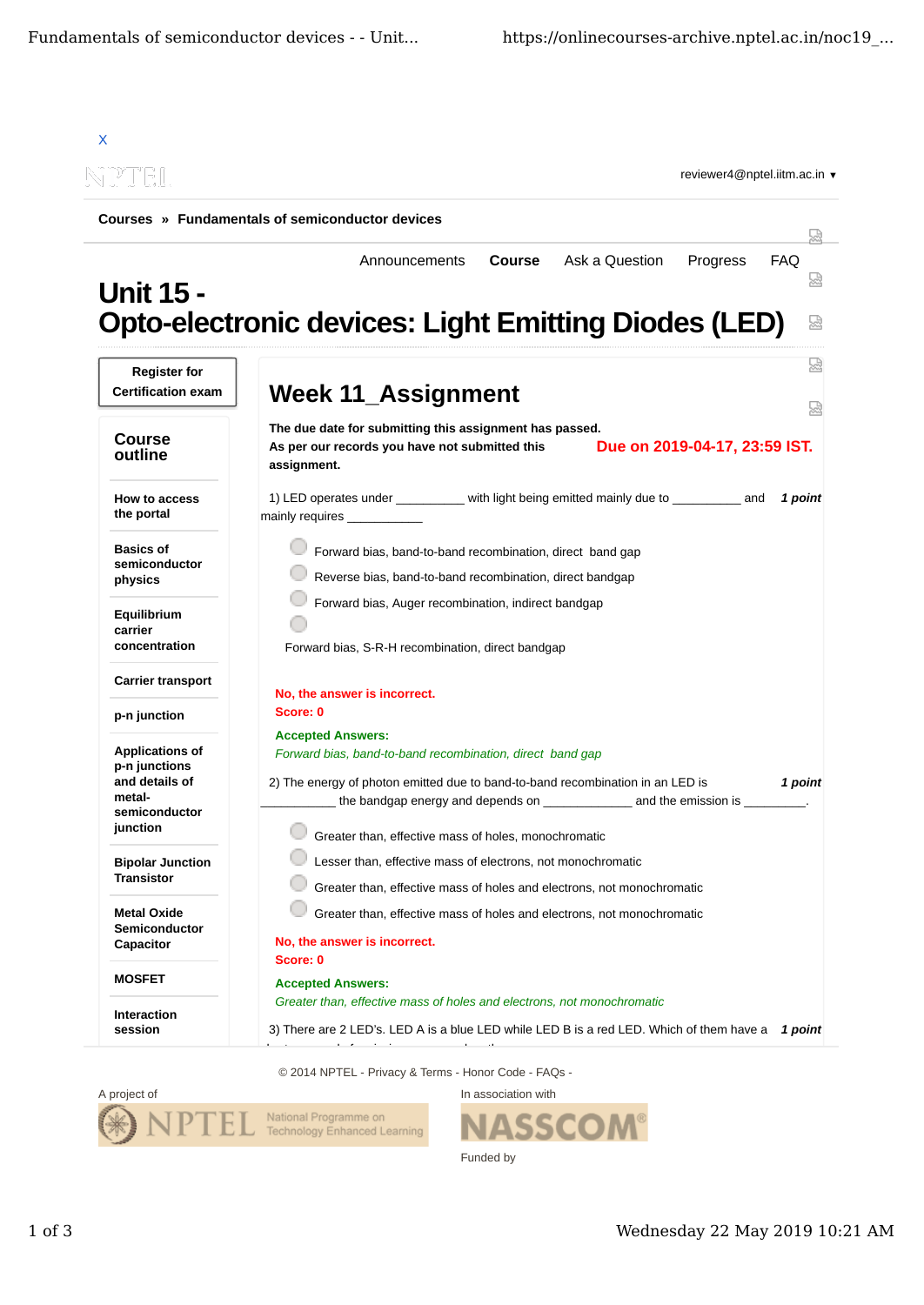## Fundamentals of semiconductor devices - - Unit...